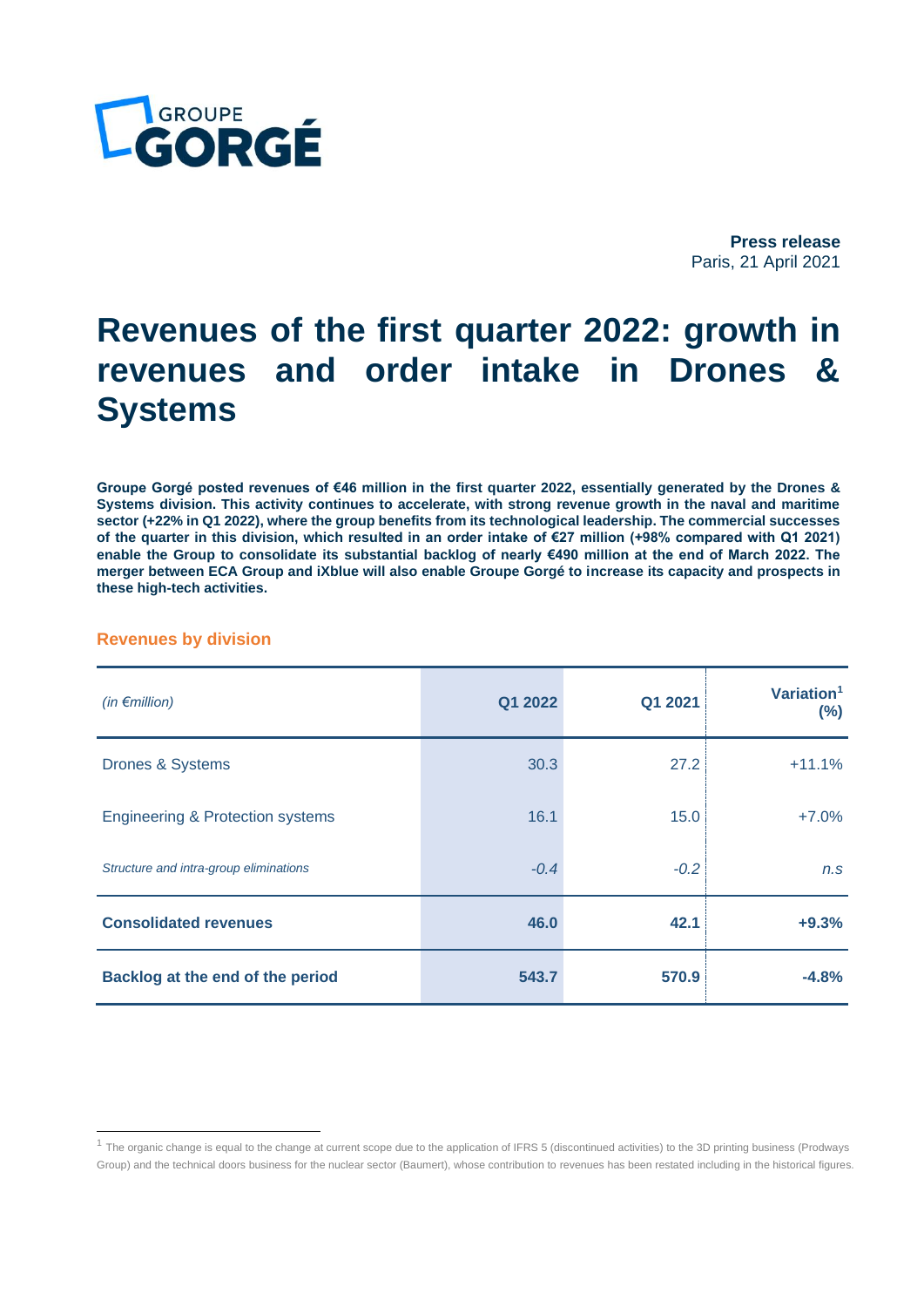GROUPE<br>**: ORGÉ** 

# **Drones & Systems (through ECA Group)**

## Strong growth in the naval and maritime domain (c.70% of Drones & Systems revenues): +22% in Q1 2022

The increase in revenues in Q1 2022 reflects the strength of ECA Group's positioning in the naval and maritime domain, the result of 10 years of R&D efforts to develop a complete autonomous drone system. **The flagship program with the Belgian and Dutch navies is proceeding according to plan and constitutes the main growth driver for Q1 2022**. In total, this program is expected to contribute nearly €45 million in 2022. The inauguration of the new assembly site in Ostend, Belgium, will be another important step forward in this program in the second quarter 2022.

In addition, sales of drones and integrated systems in this field have also contributed, particularly in the defense sector. These revenues are generated by a diversified client base in France and abroad. They include **modernization programs** for underwater mine-hunting (such as the program for the Latvian Navy), **sales of equipment and services with high technological added value** (piloting systems, energy conversion, naval architecture, etc.), as well as **recurring revenues from the operational maintenance** of all this equipment over the long term.

# On-board equipment and associated solutions for the aerospace sector (c.20% of Drones & Systems revenues): +8%

The reliability and quality of the on-board equipment offered by ECA have enabled it to consolidate its leadership in the **emergency beacons market**. The group equips new aircrafts and also replaces beacons in existing fleets, with a customer base that continues to expand worldwide, particularly in Asia and the Americas.

*Balise ELITE SC*

In addition, the group is benefiting from the expansion of the New Space industry, which contributed to the growth of this segment this quarter, with the sale of ground equipment for satellite communications.

Other activities, notably industrial, which account for less than 10% of Drones & Systems revenues, are down -34%, particularly in connection with aeronautical production lines (maintenance equipment, production tooling, etc.).

# **Engineering & Protection Systems: +7% growth**

This division accounted for €16m of revenues in Q1 2022, generated by two activities: fire protection and consulting in engineering and technology.

Revenue growth is being driven by the continued development of the consulting in engineering, which is beginning to reach critical mass with nearly 200 consultants, mainly in the field of operational safety.

Revenues from the fire protection business are relatively stable compared with Q1 2021, with good performance in active protection (sprinklers, water mist) offset by a slowdown in sales of passive protection (fire doors, etc.).

As a reminder, the nuclear door business is now classified as discontinued operations and its contribution is restated from sales, including in the historical figures. Groupe Gorgé had previously announced during the 2021 annual results that it plans to withdraw from this activity.



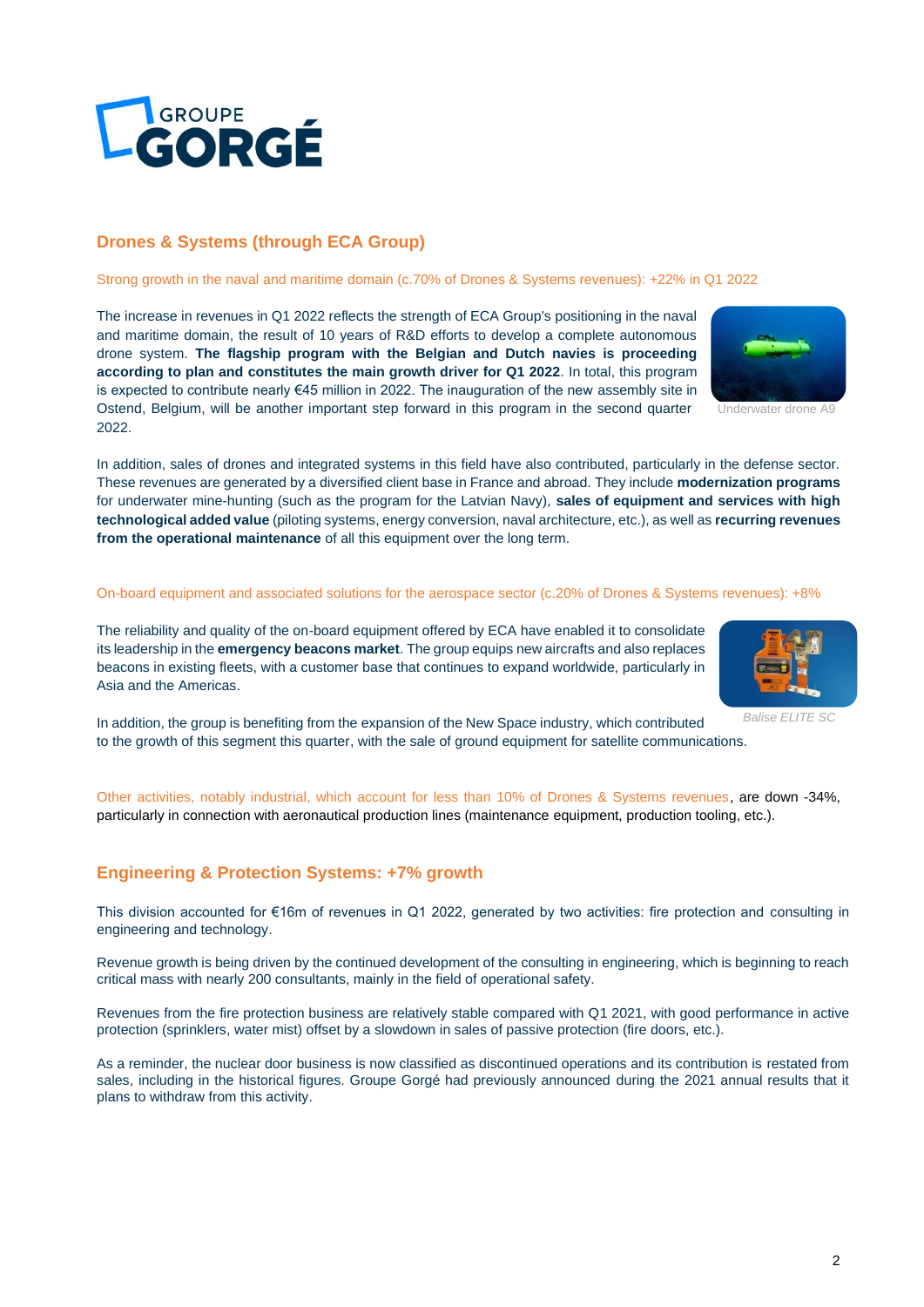

## **Stable Drones & Systems backlog of nearly €490 million, thanks to a doubling of order intake**

The backlog is mainly driven by the **Drones & Systems division, which represents nearly €490 million, relatively stable compared with the end of 2021**. It includes in particular autonomous robotics equipment, such as the program with the Belgian and Dutch navies, whose last delivery is scheduled for 2027.

Commercial activity in the first quarter of 2022 consolidated this backlog with **€27 million in new orders, up 98% compared with the first quarter of 2021**. This strong acceleration comes from several new diversified orders, notably in the Defense sector, and a favorable base effect. These orders include a significant portion related to underwater mine hunting and another portion related to the operational maintenance of drones and other high value-added systems.

In the civil maritime sector, for example, ECA Group has obtained the first commercial success for its new R7 underwater drone. The latest addition to the ROV family (Remotely Operated Vehicle), the R7 is designed for oceanographers, hydrographers and operators of submerged structures for all their underwater missions up to a depth of 300 m.



# **Outlook**

#### Update of the Australian robotic mine-hunting program schedule

ECA Group is engaged in several mine countermeasures competitions, including the SEA 1905 program. This program was announced in April 2019 by the Australian Navy to acquire new mine countermeasures and maritime surveillance capabilities. Australia had initiated a Request for Information (RFI) process in 2021, after which ECA Group was selected, among other players, to participate in the tender.

As a first step, Australia is looking to acquire an initial capability that would consist of drone systems associated with ships of opportunity or deployed from shore. The Australian Navy is about to launch the RFP (Request for Proposal) process: responses from bidders, including ECA Group, will be expected in the summer, with a view to a decision in late 2022 or early 2023. This first stage would represent an order of around €50 million to €150 million. A larger overall capacity is expected later, around 2024.

#### Combination of ECA Group and iXblue expected in mid-2022

Groupe Gorgé recently announced the operation of combination between ECA Group and iXblue to create a world-class player in advanced technologies for critical missions, including defense, space and maritime operations. A presentation of the operation took place in early April with the management teams of both companies to explain the strategy and growth prospects [\(link to the presentation\)](https://www.groupe-gorge.com/wp-content/uploads/2022/04/Presentation-operation-ECA-iXblue-6-avril-2022-1.pdf). The closing of the transaction is expected in the third quarter of 2022, between July and September.